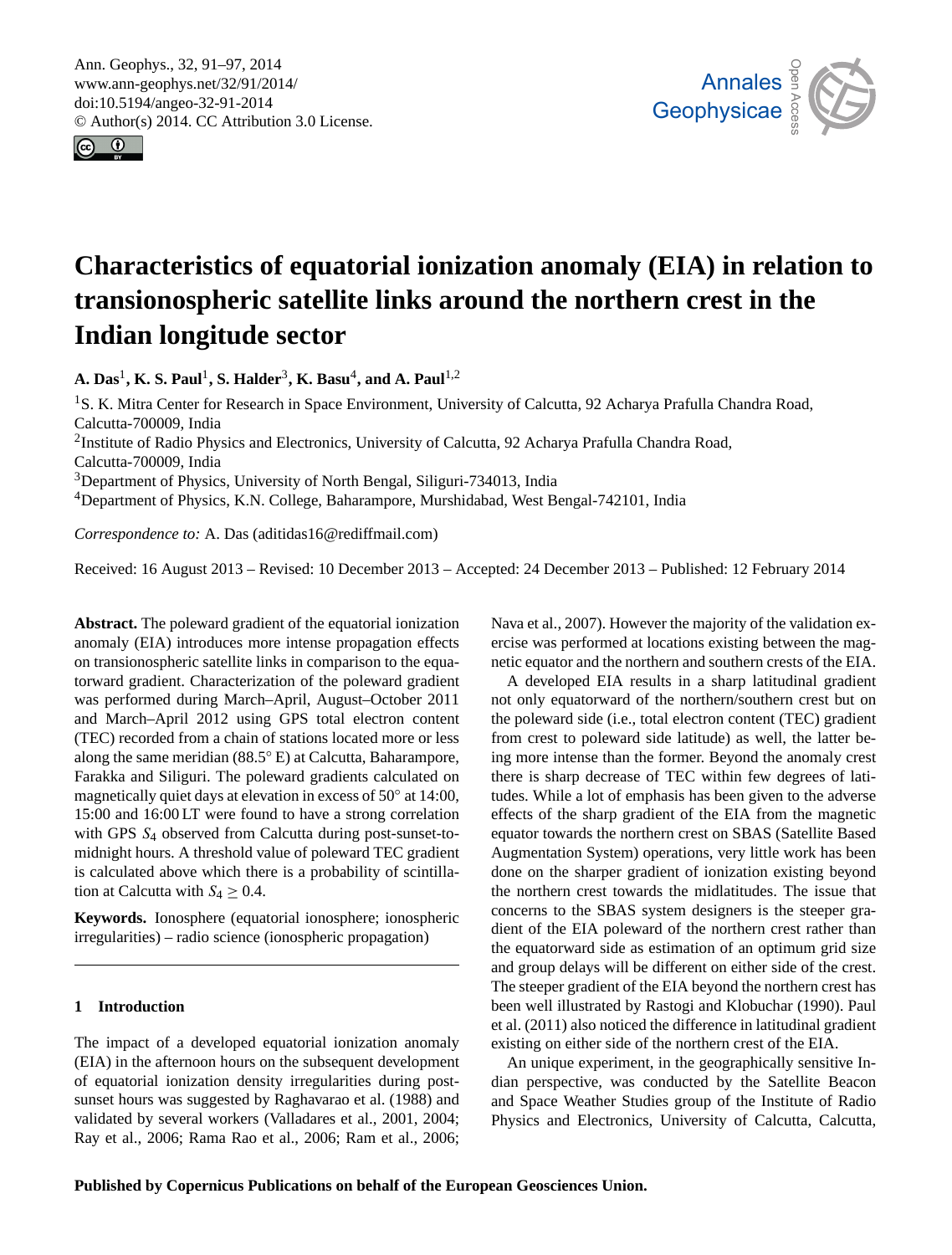India, during the equinoxes of 2011 and 2012. A chain of dual-frequency GPS receivers were operated at Calcutta (22.58◦ N, 88.38◦ E geo, 33.82◦ N mag. dip), Baharampore (24.09◦ N, 88.25◦ E geo, 34.73◦ N mag. dip), Farakka  $(24.79°\text{ N}, 87.89°\text{ E}$  geo,  $36.04°$  mag. dip) and Siliguri (26.72◦ N, 88.39◦ E geo, 39.49◦ N mag. dip), located more or less along 88.5◦ E meridian situated between the northern crest of the EIA and extending well beyond the northern crest up to 40◦ N magnetic dip. Total electron content (TEC) was measured at three stations (Calcutta, Baharampore and Siliguri during the equinoctial period of 2011 and Calcutta, Farakka and Siliguri at vernal equinox of 2012) and the latitudinal gradient of TEC estimated for the poleward side of EIA. The effect of spatial contamination of TEC from GPS satellites was eliminated by using satellite links at elevation angles in excess of 50◦ . In order to find a correlation between the poleward gradient of TEC calculated during the afternoon hours with post-sunset occurrence of GPS scintillations at Calcutta, situated at the northern crest of EIA, S<sub>4</sub> values measured on GPS links within a subionospheric swath of  $\pm 1^{\circ}$  in latitude and longitude around Calcutta were used. TEC measurement at locations beyond the northern crest of the EIA in the Indian longitude sector are sparse with the exception of records from Delhi and stations at Simla and Hanley operated under Indian SBAS GAGAN (**GPS**-**A**ided **G**eo-**A**ugmented **N**avigation). However, to the best of our knowledge, studies correlating the poleward gradient of TEC with post-sunset scintillation occurrence have not been reported from the Indian region. It is important to note that the poleward region of EIA having steeper TEC gradients in comparison to the equatorward side introduces greater range error rates and will pose more challenging situations for reliable SBAS operations.

A specific deliverable from this novel experiment was to develop quantitative relation between the poleward latitudinal gradient of TEC measured during the afternoon hours and the occurrence of post-sunset L-band scintillations from a station near the northern crest of the EIA with a realistic lead time so as to issue effective alarms for SBAS users around this region.

## **2 Data**

During the multi-station campaigns, slant total electron content (STEC) and  $S_4$  variations are measured for the period of March–April 2011, August–October 2011 and March–April 2012, for moderate sunspot (∼ 60–120) activity year, from three dual-frequency GPS receivers, situated on the northern crest of equatorial ionization anomaly (EIA) and beyond almost along the same geographic longitude (∼ 88.5◦ E). The station at Calcutta, operated by the Institute of Radio Physics and Electronics (IRPE), University of Calcutta, Calcutta (22.58◦ N, 88.38◦ E geo, 33.82◦ N mag. dip), has been part of the international SCINDA (**SCI**ntillation



**Fig. 1.** Locations of dual-frequency GPS receivers in West Bengal, India, used for the measurements.

**N**etwork **D**ecision **A**id) program of the US Air Force since November 2006, whereby a dual-frequency ionospheric scintillation and TEC monitor is operational continuously providing diurnal TEC plots, scintillation indices  $S_4$  at 1 min interval and polar plots corresponding to different satellites observed during the whole day. These data may be accessed in a post-processed format by authorized users.

A software-based dual-frequency high-resolution GPS receiver was operated at the North Bengal University, Siliguri (26.72◦ N, 88.39◦ E geo, 39.49◦ N mag. dip), during the three equinoctial periods mentioned above. Amplitude and phase scintillation data from this receiver were digitally logged at sampling frequency of 50 Hz while the TEC data were recorded at 1 min sampling interval.

Another dual-frequency ionospheric scintillation and TEC monitor was operated at K. N. College, Baharampore (24.09◦ N, 88.25◦ E geo, 34.73◦ N mag. dip), during two equinoxes of 2011 and at Farakka (24.79◦ N, 87.89◦ E geo, 36.04◦ N mag. dip) during the vernal equinox of 2012. Here also data are recorded at 1 min sampling interval.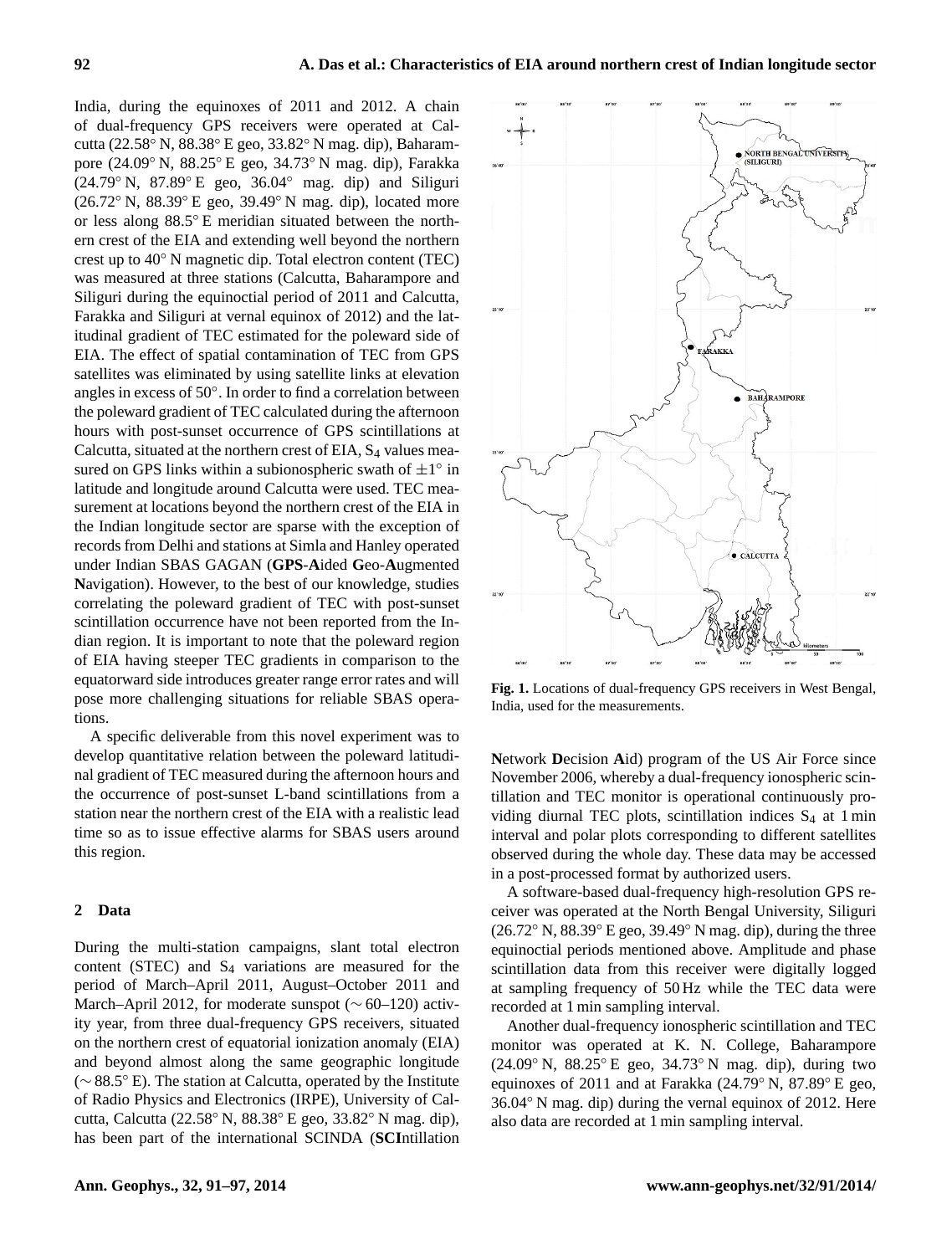To find the poleward TEC gradient of EIA during afternoon hours, when the TEC values maximize, STEC values measured from each station during 07:45–08:15 UT (∼ 13:45–14:15 LT), 08:45–09:15 UT (∼ 14:45–15:15 LT) and 09:45–10:15 UT (∼ 15:45–16:15 LT) for an elevation greater than 50◦ were used. The measured STEC was converted to equivalent vertical TEC (VTEC) using a slanting factor, which involves the zenith angle at the station. The mapping function used to convert the slant TEC to vertical TEC is given by the

slanting factor = 
$$
1/((1 - r_E \text{CosEl}/(r_E + h_M)^2)^{1/2})
$$
,

where  $r<sub>E</sub>$  is the radius of the Earth, El is the elevation angle at the receiver location and  $h_M$  is the height of the maximum electron density = 350 km (Breed et al., 1997; Nava et al., 2007).

vertical  $TEC = \text{slant }TEC/\text{slanting factor}$ .

In order to eliminate any longitudinal effect on  $S_4$ , the maximum S<sup>4</sup> measured at 1 min sampling interval from all satellite links observed from Calcutta above an elevation of 70◦ over the time interval 18:00–06:00 LT (local time) was used. The elevation masking was taken greater than 70° to eliminate the multipath and range rate error effects of a GPS satellite. As geomagnetic activity influences the ionization and hence the TEC, data from different stations have been used only on days when the hourly Dst index was greater than  $-50$  nT and 3 hourly Kp index was less than 3+ during the period of 2011–2012 equinoxes. Therefore in March–April 2011, 26 days are considered out of 34 days; in August–October 2011, 55 days are considered out of 89 days; and in March–April 2012, 39 days are considered out of 45 days in this study.

### **3 Results**

Figure 2a–c show the representative cases of latitudinal variation of VTEC at 10:00 UT (16:00 LT) along 88.5◦ meridian, measured from three stations on 24 April 2011, 3 September 2011 and 12 April 2012 respectively for an elevation greater than 50°. The differences in latitudinal gradient between the two sides of the northern crest of EIA are clearly noted from the figures. It is also noticed that the poleward TEC gradient is sharper than the equatorward TEC gradient. From Fig. 2a it is calculated that on 24 April 2011 the equatorward TEC gradient was 6.9 TECU deg<sup>-1</sup>, while the poleward TEC gradient was 11.6 TECU deg−<sup>1</sup> . Similarly from Fig. 2b and c, it is found that on 3 September 2011 and 12 April 2012 the equatorward TEC gradients were  $4.8$  TECU deg<sup>-1</sup> and  $8.6$  TECU deg<sup>-1</sup>, while the poleward TEC gradients were 13.6 TECU deg<sup>-1</sup> and 9.8 TECU deg<sup>-1</sup>, respectively.



Fig. 2. (a-c) Latitudinal gradient of VTEC, existing away from the magnetic equator to the northern crest of EIA and beyond, measured at three stations with elevation angles greater than 50◦ at different subionospheric latitudes ranging from 20◦ N to 30◦ N on 3 days, namely, 24 April 2011, 3 September 2011 and 12 April 2012.

The spatial variation of TEC on 24 April 2011 over a subionospheric latitude range of 20◦–26◦ N and longitude 85◦–90◦ E at 16:00 LT is shown in Fig. 3a combining TEC data from the two stations, Calcutta and Baharampore, at elevation angles greater than 50°. It is found from the figure that the northern crest of EIA lies between 22.5◦ and 23◦ N, and the separations between the constant TEC lines are greater south of EIA compared to the separation to the north; i.e. the poleward TEC gradient is greater than the equatorward TEC gradient. Similarly the contours of TEC for 3 September 2011 and 12 April 2012 bounded by the region 20◦– 28◦ N subionospheric latitude and 85◦–90◦ E subionospheric longitude are shown in the Fig. 3b and c, respectively, where observations were taken from the three stations Calcutta, Baharampore and Siliguri. The peak of TEC is found around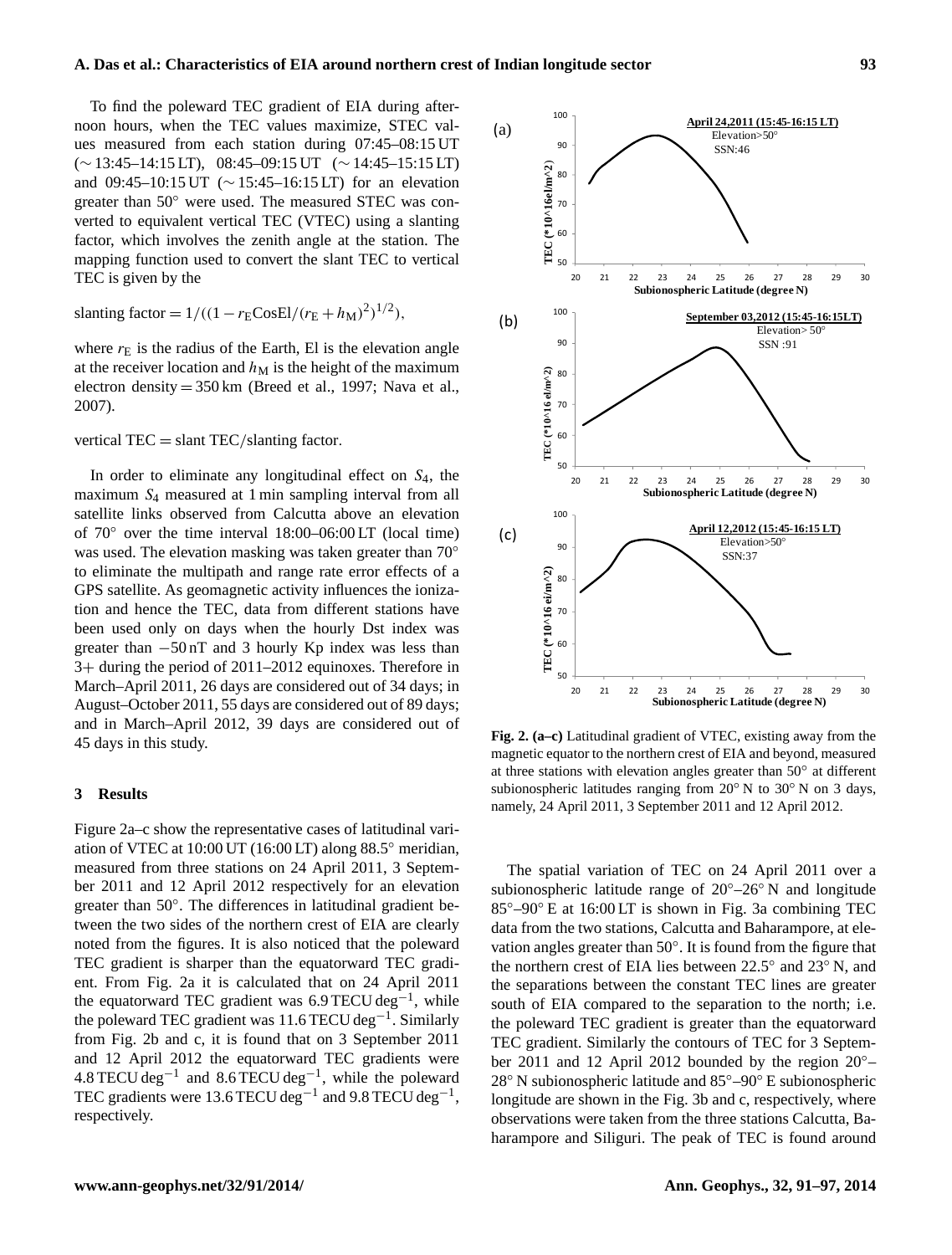

different subionospheric longitudes and latitudes ranging from 85° E to 90° E and 20° N to 29° N (except 12 April 2012), respectively, and **Fig. 3. (a–c)** Contours of measured VTEC at 10:00 UT (∼ 16:00 LT) on 3 days 24 April 2011, 3 September 2011 and 24 April 2012 at for 12 April 2012 subionospheric latitude ranges from 20◦ N to 27◦ N.

24◦ N on 3 September 2011 and 23◦ N on 12 April 2012. In both cases, the gradient of TEC beyond the anomaly crest was found to be greater than the gradient from the equator to anomaly crest. Poleward TEC gradients were calculated for the whole observational periods during the equinoxes of 2011 and 2012 from these contours taking the TEC values from 24◦ N to 26◦ N at 88.5◦ E meridian.

There are several studies relating the equatorward TEC gradient with the occurrence of post-sunset scintillations (Raghavarao et al., 1988; Ray et al., 2006). This is perhaps for the first time that efforts are being made to correlate occurrence of post-sunset scintillations with the poleward TEC gradient in the Indian longitude sector. To correlate the calculated poleward gradient of TEC with the occurrence of scintillations during the equinoctial periods of 2011–2012, observed from the GPS satellite data, maximum  $S_4$  observed on a particular night at elevation > 70 $\degree$ from Calcutta over a subionospheric swath of 87.5◦–89.5◦ E, 21.5◦–23.5◦ N during 18:00–06:00 LT was used. A threshold value of  $S_4 = 0.4$  was considered for this analysis. The variation of S<sup>4</sup> with poleward gradient of TEC during March– April 2011 at 14:00, 15:00 and 16:00 LT is shown in Fig. 4a– c, respectively. The x axis represents the poleward TEC gradient during afternoon hours and y axis the maximum  $S_4$  value on that day during the post-sunset hours. The nights with  $S_4 \geq 0.4$  are represented by "circles", and the nights with  $S_4 < 0.4$  are indicated by "crosses". The horizontal line in the plot is the constant  $S_4 = 0.4$  line. Similarly Figs. 5a–c and 6a–c represent the correlation during the autumnal equinox of 2011 and vernal equinox of 2012. To find a correlation between the poleward TEC gradient measured during afternoon hours with the maximum value of  $S_4$  in the post-sunset hours, a threshold value of TEC gradient was selected as 7 TECU deg−<sup>1</sup> for March– April 2011, 8 TECU deg<sup>-1</sup> for August-October 2011 and 11 TECU deg−<sup>1</sup> for March–April 2012, above which most of the cases of scintillations with  $S_4 \geq 0.4$  were observed from Calcutta. The vertical line in the Figs. 4a–c, 5a–c and 6a–c represents these threshold values. Chi-square  $(\chi^2)$  test was performed with these threshold values at 14:00, 15:00 and 16:00 LT respectively for each equinox. The chi-square distribution table during 14:00, 15:00 and 16:00 LT for the period March–April 2011 is listed in Table 2. Similarly, Tables 3 and 4 represent the same for the autumnal equinox of 2011 and vernal equinox of 2012 respectively. Finally the chi-square values for each equinox are given in Table 5. A highly significant association at 1 % level was noted on 14:00 LT during the vernal equinox of 2011 and 0.1 % level at 15:00 and 16:00 LT during the vernal equinox of 2011 and at 14:00, 15:00 and 16:00 LT on autumnal equinox of 2011 and vernal equinox of 2012.

Equatorward TEC gradients are also calculated during March–April 2011, August–October 2011 and March– April 2012 at 14:00, 15:00 and 16:00 LT. The estimation has been done over a subionospheric latitude range  $16^{\circ}$ –20 $^{\circ}$  N so as to include satellite links above an elevation mask of 15◦ . The threshold value of the equatorward TEC gradient for scintillation with  $S_4 \geq 0.4$  during March– April 2011 is 6.5 TECU deg<sup>-1</sup>, while it is 7 TECU deg<sup>-1</sup> on the poleward side. Similarly during August–October 2011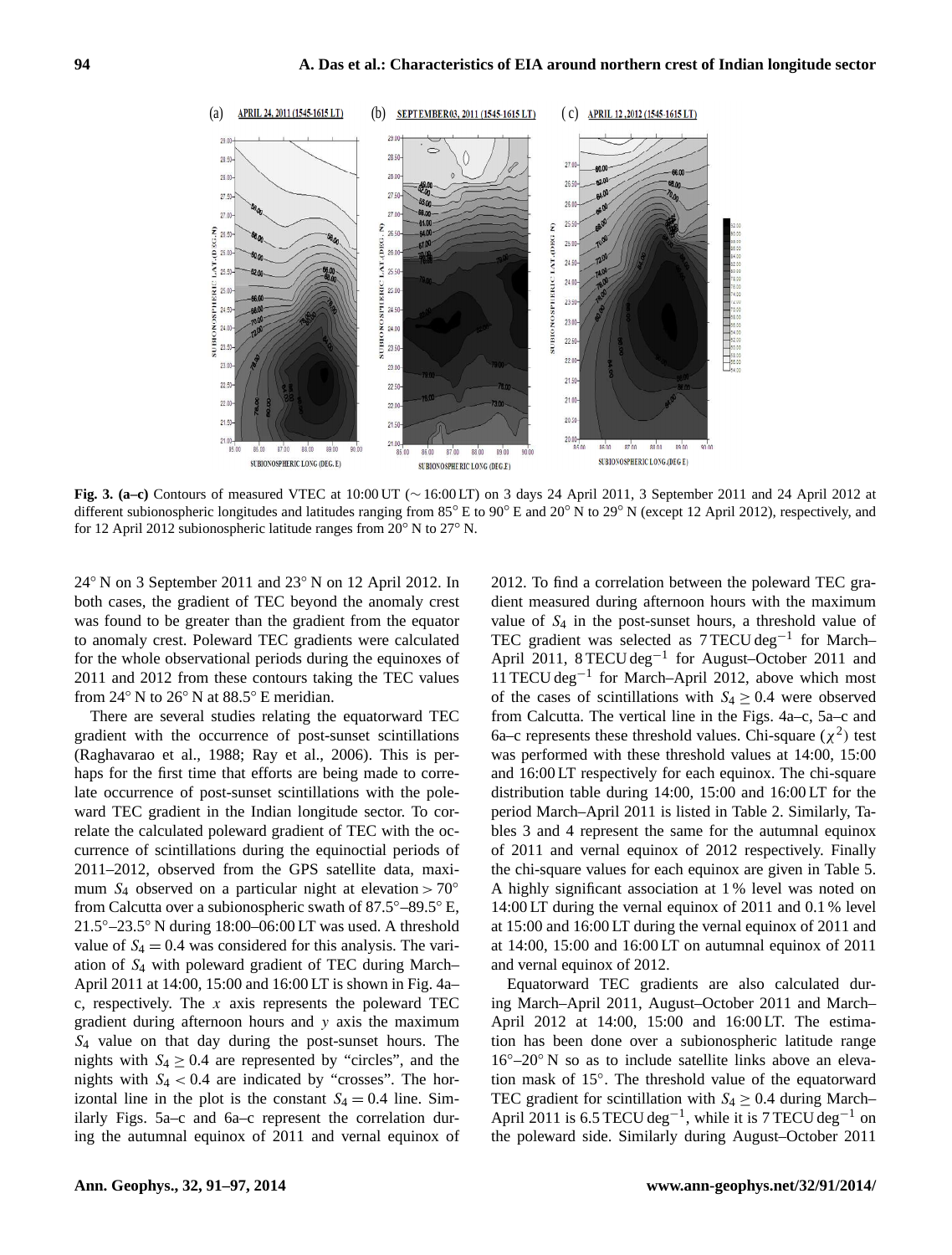

Fig. 4. (a-c) Correlation of poleward gradient of EIA calculated at 14:00, 15:00 and 16:00 LT, respectively, over subionospheric latitude 24◦–27◦ N and longitude swath 88.5◦ E on different days of 23 March–30 April 2011 with GPS scintillation ( $S_4 \geq 0.4$ ) around the northern crest of the EIA (350 km subionospheric swath 21.5◦– 23.5◦ N, 87.5◦–89.5◦ E).

**Table 1.** Position coordinates of four dual-frequency GPS receivers used in the campaigns.

| <b>Stations</b>   | Geographical           | Geographical            | Magnetic                         |
|-------------------|------------------------|-------------------------|----------------------------------|
|                   | latitude $(^{\circ}N)$ | longitude $(^{\circ}E)$ | $\text{dip} (^{\circ} \text{N})$ |
| Calcutta          | $22.58^{\circ}$        | 88.38°                  | 33.82°                           |
| Baharampore       | $24.09^{\circ}$        | 88.25°                  | $34.73^{\circ}$                  |
| Farakka           | $24.79^{\circ}$        | 87.89°                  | $36.04^{\circ}$                  |
| Siliguri (N.B.U.) | $26.72^{\circ}$        | 88.39°                  | $39.49^{\circ}$                  |



Fig. 5. (a-c) Correlation of poleward gradient of EIA calculated at 14:00, 15:00 and 16:00 LT, respectively, over subionospheric latitude 24◦–27◦ N and longitude swath 88.5◦ E on different days of August–October 2011 with GPS scintillation ( $S_4 \geq 0.4$ ) around the northern crest of the EIA (350 km subionospheric swath 21.5◦– 23.5◦ N, 87.5◦–89.5◦ E).

and March–April 2012, the threshold equatorward TEC gradients are 7 TECU deg<sup>-1</sup> and 9.5 TECU deg<sup>-1</sup>, respectively. The corresponding gradients on the poleward side are 8 and 11 TECU deg<sup>-1</sup>. Chi-square ( $\chi^2$ ) test was performed with these threshold values to correlate occurrence of scintillation at Calcutta with  $S_4 \geq 0.4$  and the equatorward TEC gradients at 14:00, 15:00 and 16:00 LT respectively for each equinox. A highly significant association at 1 % level is noted at 14:00, 15:00 and 16:00 LT during March–April 2011 and at 0.1 % level during August–October 2011 and March–April 2012.

Comparing the equatorward side TEC gradient with poleward side gradient, it is found that TEC gradients for the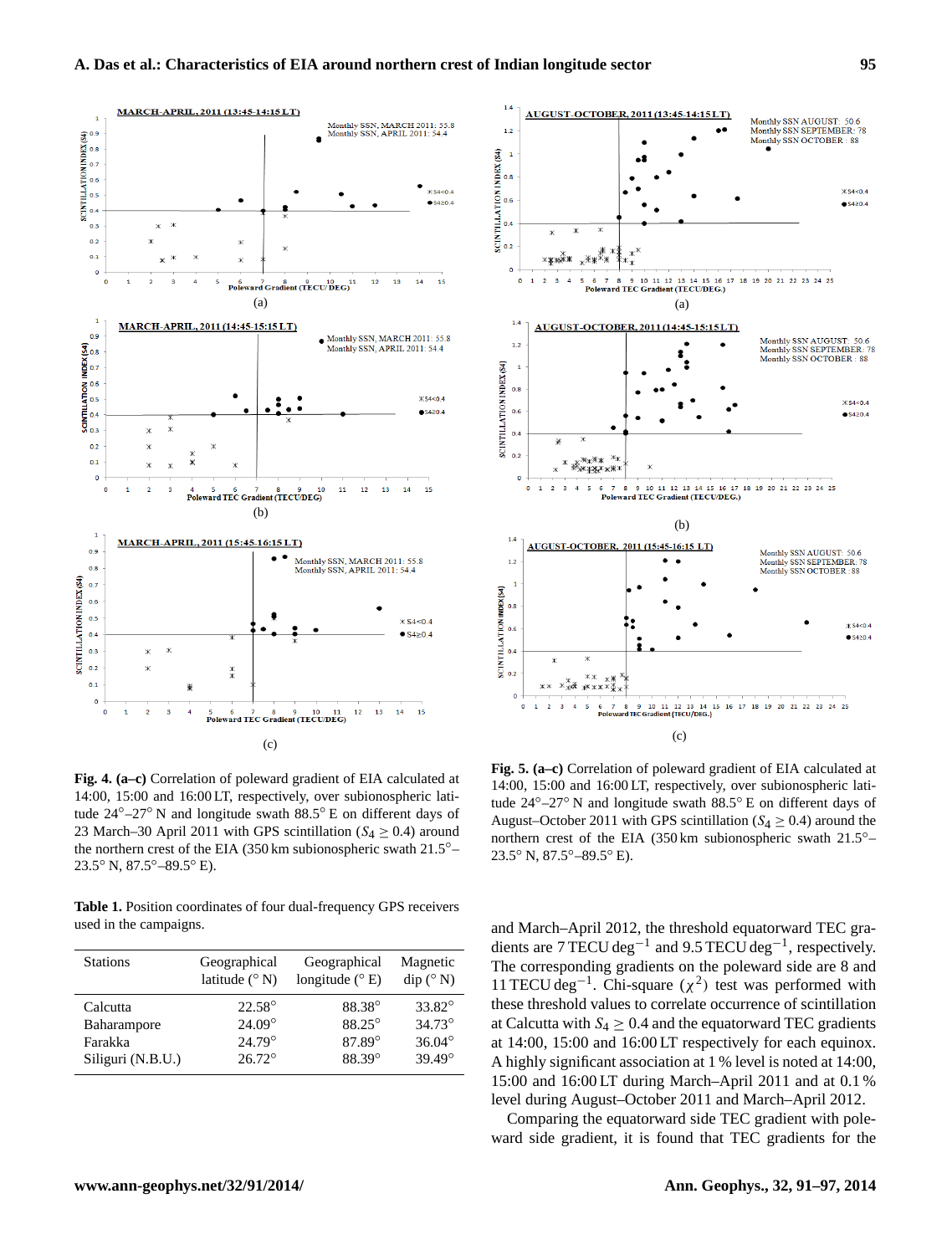

Fig. 6. (a-c) Correlation of poleward gradient of EIA calculated at 14:00, 15:00 and 16:00 LT, respectively, over subionospheric latitude 24◦–27◦ N and longitude swath 88.5◦ E on different days of 17 March–30 April 2012 with GPS scintillation ( $S_4 \geq 0.4$ ) around the northern crest of the EIA (350 km subionospheric swath 21.5◦– 23.5◦ N, 87.5◦–89.5◦ E).

poleward side during afternoon hours of the above equinoxes are greater. Thus poleward side TEC gradients serve as effective proxy indicators for post-sunset L-band scintillations with  $S_4 \geq 0.4$  from a station like Calcutta situated underneath the northern crest of the EIA in the Indian longitude sector.

## **4 Discussions**

Effects of the sharp latitudinal gradient of TEC existing in the equatorial latitudes have a profound effect on the reliability of performance of SBAS. Several workers have studied the plausible causes and effects (Ray et al., 2006; Valladares et **Table 2.**  $2 \times 2$  contingency table of the two stations (Calcutta, Baharampore) for testing the null hypothesis during March– April 2011.

|            |                    | $S_4 < 0.4$ | $S_4 > 0.4$ | <b>TOTAL</b> |
|------------|--------------------|-------------|-------------|--------------|
| 08:00 UT   | TEC GRADIENT $<$ 7 | 9           | 2           | 11           |
|            | TEC GRADIENT > 7   |             | 10          | 14           |
|            | TOTAL.             | 13          | 12          | 25           |
| 09:00 UT   | TEC GRADIENT $<$ 7 | 11          | 3           | 14           |
|            | TEC GRADIENT > 7   |             | 9           | 10           |
|            | TOTAL.             | 12          | 12          | 24           |
| $10:00$ UT | TEC GRADIENT $<$ 7 | 11          |             | 11           |
|            | TEC GRADIENT > 7   | 3           | 12          | 15           |
|            | TOTAL.             | 14          | 12          | 26           |
|            |                    |             |             |              |

**Table 3.**  $2 \times 2$  contingency table of the three stations (Calcutta, Baharampore, N.B.U. Siliguri) for testing the null hypothesis during August–October 2011.

|          |                    | $S_4 < 0.4$ | $S_4 \geq 0.4$ | <b>TOTAL</b> |
|----------|--------------------|-------------|----------------|--------------|
| 08:00 UT | TEC GRADIENT $<$ 7 | 30          | ∩              | 30           |
|          | TEC GRADIENT $>7$  | 8           | 22             | 30           |
|          | TOTAL.             | 38          | 22             | 60           |
| 09:00 UT | TEC GRADIENT $<$ 7 | 36          |                | 37           |
|          | TEC GRADIENT $>7$  | 2           | 27             | 29           |
|          | TOTAL.             | 38          | 28             | 66           |
| 10:00 UT | TEC GRADIENT $<$ 7 | 31          |                | 31           |
|          | TEC GRADIENT $>7$  | 3           | 21             | 24           |
|          | TOTAL.             | 34          | 21             | 55           |

al., 2001, 2004; Rama Rao et al., 2006; Ram et al., 2006; Nava et al., 2007) of such steep TEC gradients and have strived to develop a predictive mechanism for occurrence for post-sunset scintillations. These exercises have mostly been restricted to the region between the magnetic equator and the northern and southern crests of EIA. Paul et al. (2011) utilized TEC measurements from a meridional chain of stations along 77◦ E under the Indian SBAS GAGAN to study the different latitudinal gradients of TEC existing on either side of the northern crest. The latitudinal gradient of TEC beyond the northern crest of EIA was found to be sharper than that on the equatorward side of the crest, in conformity with the earlier suggestions of Rastogi and Klobuchar (1990). However, to the best our knowledge, correlation of the poleward gradient of TEC during afternoon hours with occurrence of post-sunset L-band scintillations has not been reported in literature. The present paper reports the results of a novel experiment conducted over two equinoxes of 2011 and the vernal equinox of 2012 to establish conclusively a quantitative relation between the poleward latitudinal gradient of TEC measured during the afternoon hours with the occurrence of